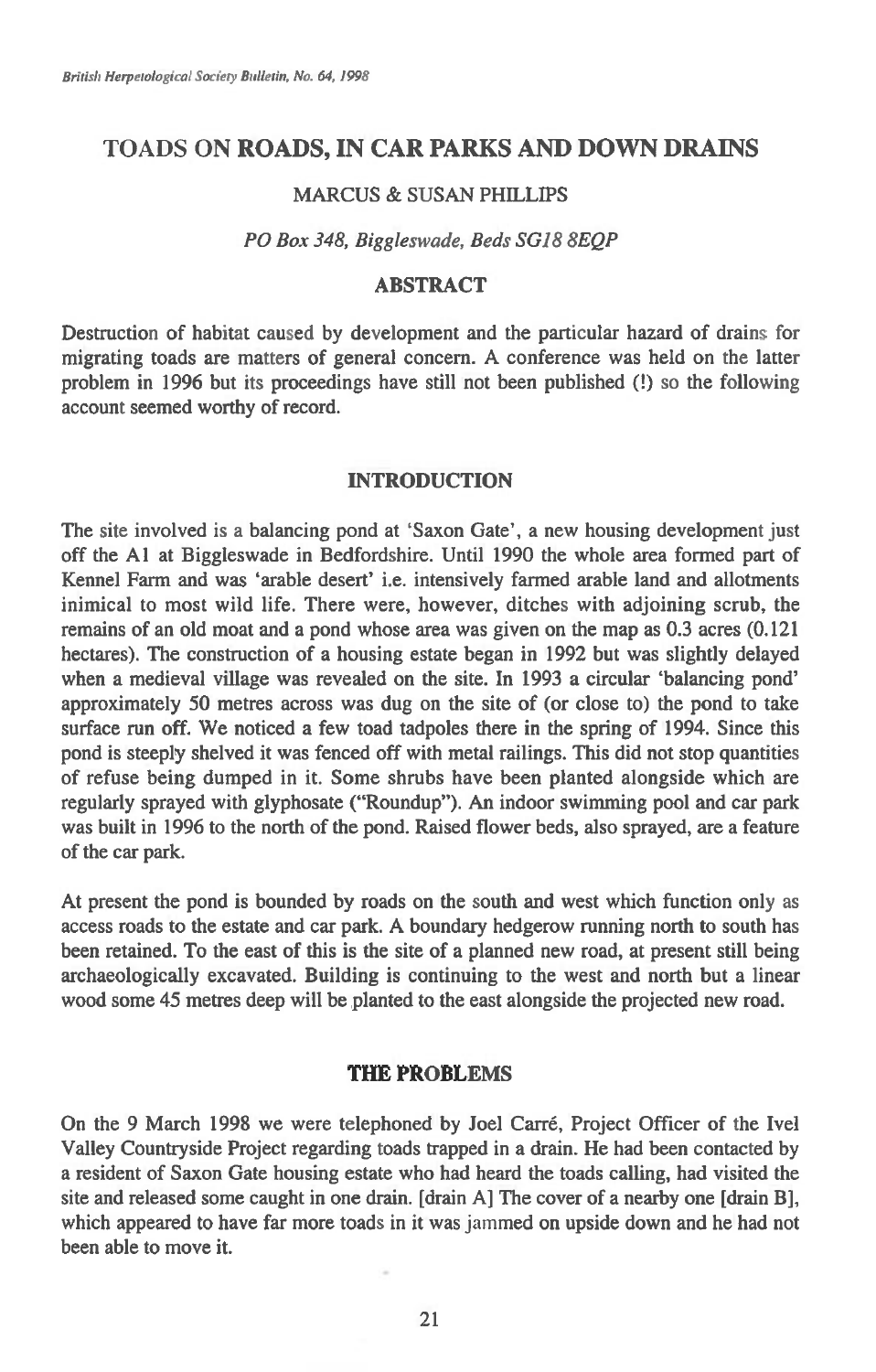

Fig. 1 Sketch map of pond and surrounding area described in text.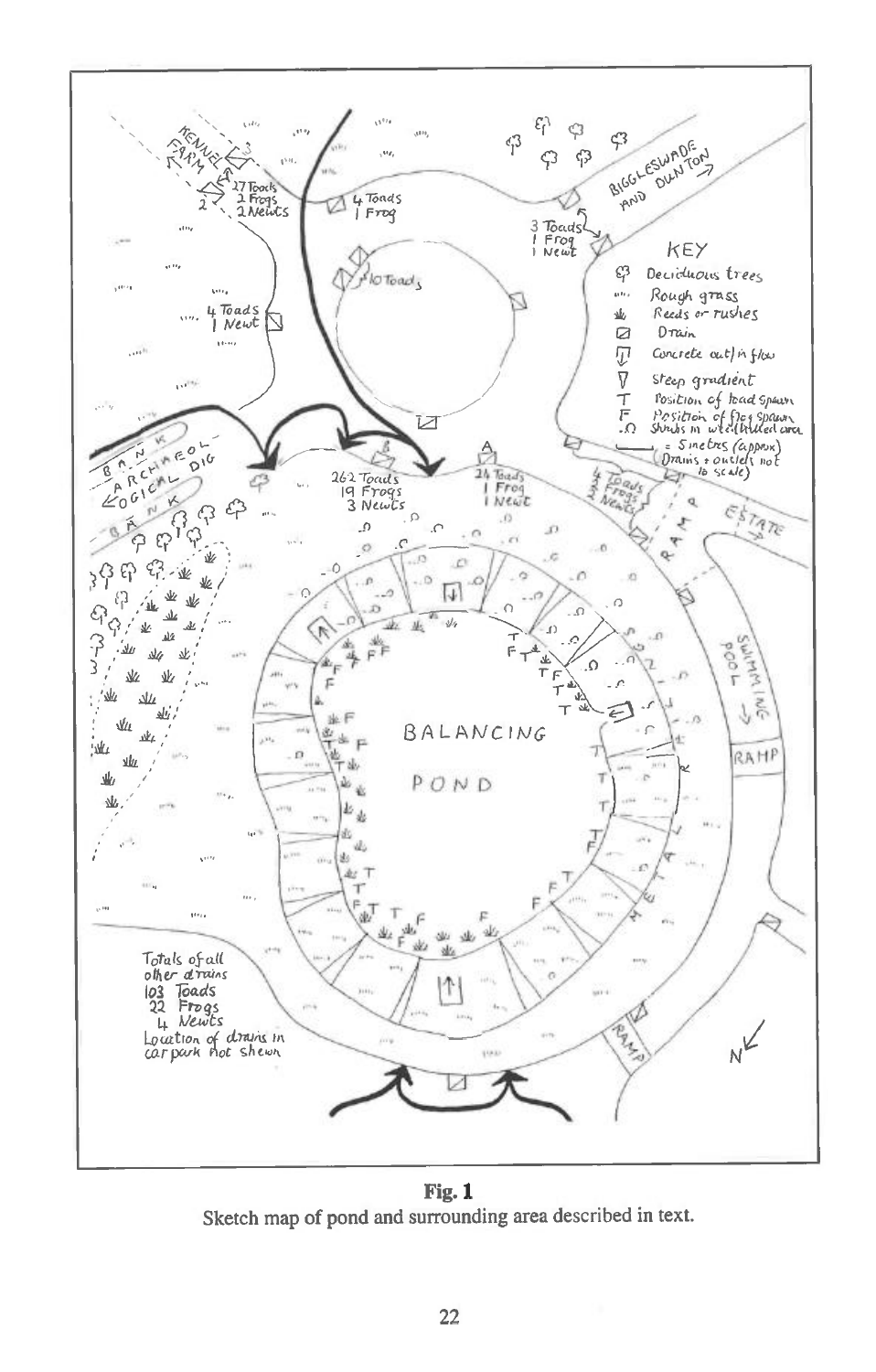Next day one of us (MSP) went to the drain in the hope of being able to rescue at least some of the toads with a net. This proved difficult but a passing lorry driver from the building site kindly helped lever off the cover. A total of 98 toads, nine frogs and two Smooth Newts, all alive were removed. (Is this a record?) Since the drain was dry, and we were uncertain as to whether the road had been salted, all the amphibians were washed in two changes of water before being released near the pond.

Further visits to the site, carried out by both of us, indicated that this drain in particular was trapping a large number of toads though for a while we did not appreciate the extent of the problem caused by certain others. The results are set out in the accompanying tables.

The two drains, designated A and B on the map, were quite dry, being completely choked with silt. All the animals removed from these were still alive with the exception of a female newt. All the others had water in them. Extricating amphibia from these was difficult as they tended to try and avoid capture by diving into the opaque water or retreating into the pipe at the side. This pipe presumably leads to the pond so in theory the amphibia may be able to reach the pond that way unless some filter or other blocking device was built in. On the other hand several of these drains had dead toads in them or else pairs in amplexus where the female had drowned. In some drains the side pipe was blocked.

With two exceptions all drains were 45 cm, square, the gap between the bars being 3.5 cm. The drains on the road to Kennel Farm, 2 and 3, were 40.5 by 35.5 cm. but the gap between the bars was the same.

The figures in the table suggest that the drains were indeed having a very serious impact on the toads and also harming frogs and newts. Two sets of factors, however, have to be taken into account.

First there are a number of gaps in the records which need explanation.

1. Our initial plan was to inspect the drains periodically and rescue any amphibia trapped in them. We made no attempt to visit the site at night for the two nights after our initial visit since it was cold and we assumed that the main run had probably finished. A casual visit the next evening proved that this was far from the case. Not only were there about 150 toads on the roundabout and verges but we could hear plenty of males calling in the fields who had still a fair way to go to the pond. After that we tried to visit the site every night but this proved impractical.

2. We badly underestimated the duration of the migration and mating period. This is discussed below.

3. Our timing was also erratic. This was partly because visits had to be fitted in with other things but we did not at first appreciate the scale of the problem. Commuter traffic into the estate finished about 2000 hrs but it was impractical to work in the car park until after 2200 hrs when the swimming pool turned out. Our initial visits were confined to the area of the roundabout since we assumed that most amphibia would be approaching from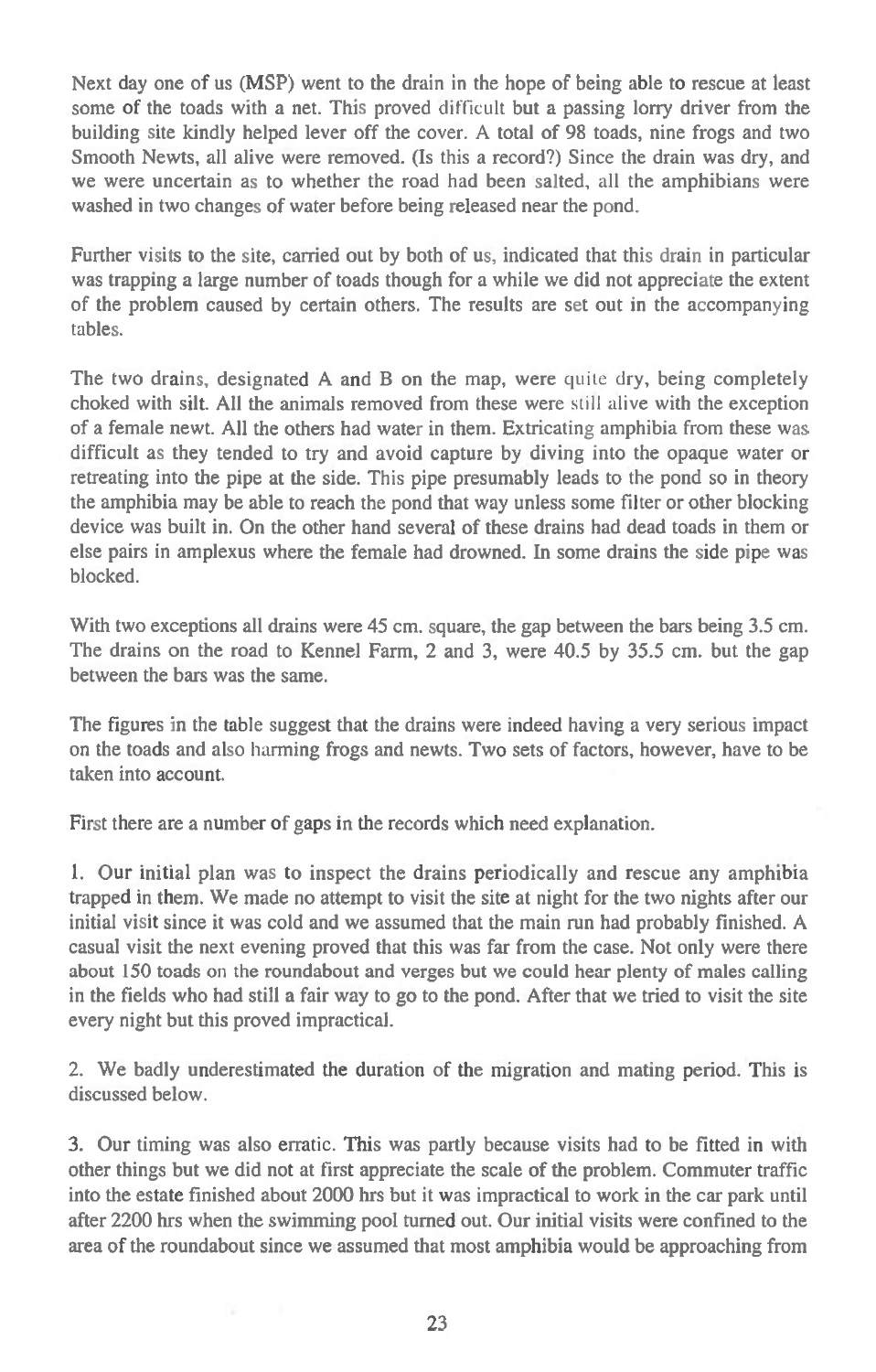the east. We did not inspect the drains on the route to the car park until March 20 and did not check those in the car park itself until later still. When we did so we found several toads trapped in drains and a number on the road. There seemed to be a second migration here, starting some two weeks after the main one at the roundabout. We did not notice many dead toads in the drains indicating that they had not been using that route for long. That is why visits after March 25 tend to be much later than those before.

Second, and more to the point, the site itself has a number of peculiar, though not necessarily unique, features which must be taken into account.

1. The pond is an altered, but still acceptable, established site. Other breeding ponds in the area which may have existed, have been destroyed by the development and consequent lowering of the water table — by about a metre according to an archaeologist we spoke to.

2. The routes to the pond are being constantly interfered with. Until this year toads approaching the pond from the east had only a footpath to cross. The archaeologists have now thrown up a large spoil heap along their excavation which has the effect of directing the toads either to the roundabout or on very long detour via the car park.

3. This may explain the long migration period. On March 20 we first saw a spent female toad leaving the pond and on March 28 drain B was empty for the first time. On the other hand the same evening found several toads in amplexus still making for the pond and there was enough calling and croaking to indicate that breeding was continuing. We fished a pair in amplexus out of a drain in the car park as late as April 4. A casual visit on April 22 found a pair in amplexus in drain B.

4. With regard to overall numbers it is possible that the development may have temporarily helped increase the local population. We have no data on the amphibian population before the development started but a substantial area to the north of the pond has been temporarily allowed to revert to scrub thereby improving terrestrial habitat and the pond itself has nearly doubled in size.

To sum up although the figures show large numbers of amphibia caught in drains this may be partly the result of their being forced to head for a single, unfamiliar, site which has been surrounded with every obstacle, hazard and pit fall imaginable. One has to admire the animals' persistance in getting there at all!

It would require more intensive monitoring than we were able to conduct to gain a precise figure for the percentage of migrating toads that were being trapped. It was certainly far more significant than the numbers being run over. We never saw more than five road casualties and usually less on any one evening. On March 18, however, although all the drains were cleared at dusk and all visible toads moved, 5 had fallen into drain **B** by 2130 hrs though what proportion that represented of the total on the move is difficult to say. Our guess is at least 10% of the toads trying to cross the roundabout were caught.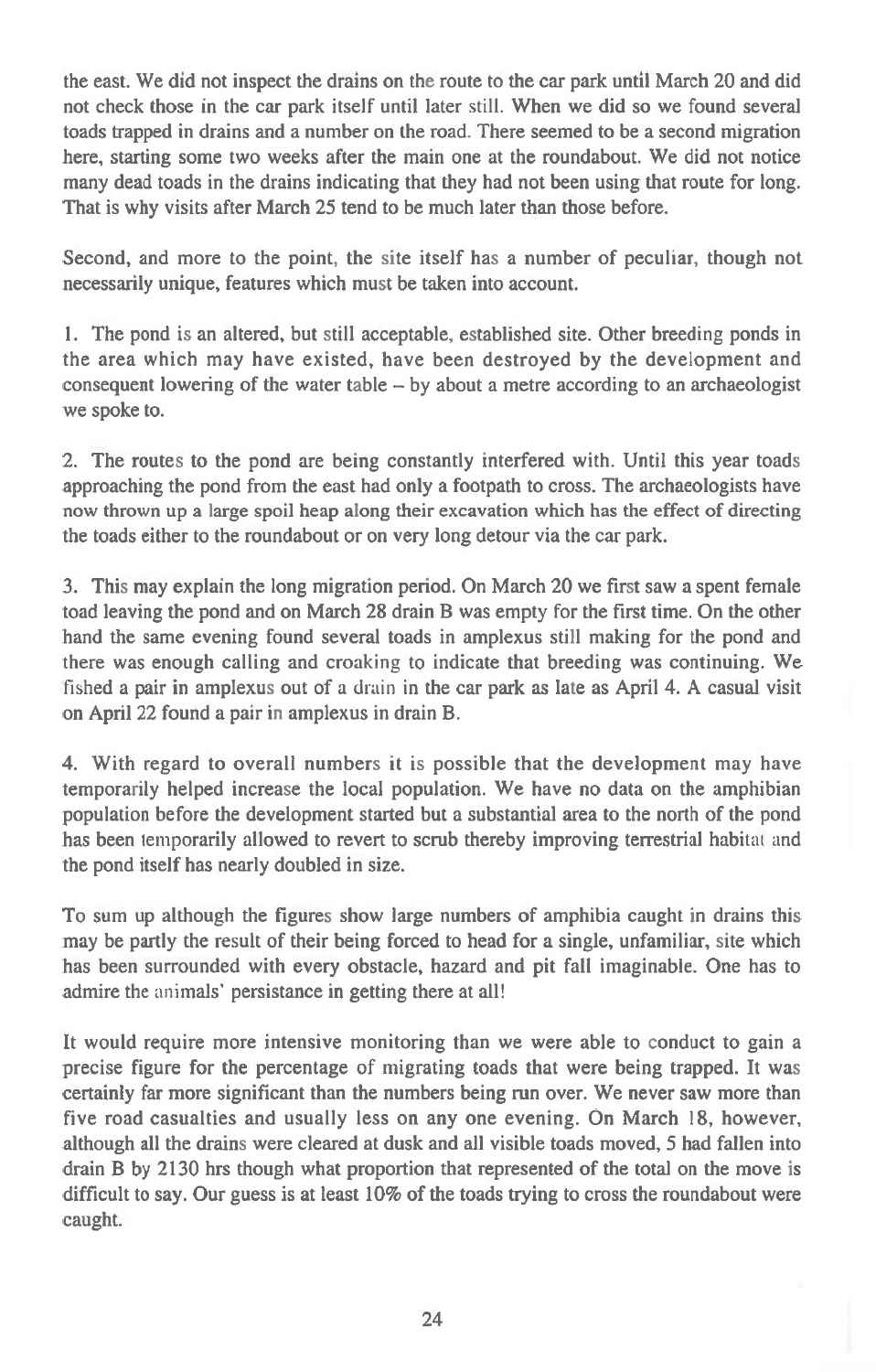Drain B and the most productive drain in the car park were all next to kerbs too high for toads to climb. The road to the car park from the roundabout, however, had a number of ramps flush with the top of the kerb but plenty of toads managed to fall down a drain directly adjacent to a ramp. Likewise there is no kerb at all by the drains on the Kennel Farm road and yet frogs and toads seemed to fall down them with monotonous regularity. The road is little used and the toads, may be, were in the habit of walking along it or alternatively the drains happened to be at a preferred crossing point. At all events making it easier for amphibia to negotiate kerbs may mitigate but not eliminate the drain problem.

The same applies to devices placed in the drain to enable amphibia to climb out. As already mentioned toads were often in amplexus and mating balls of three or more were not uncommon. It seems that trapping animals together in the drains increases the likelihood of these clusters forming. Females are unable to climb out under such circumstances and the males hang on long after the female is dead.

## **CONCLUSION**

Balancing ponds are, we gather, increasingly being constructed in new housing developments. It would be interesting to know if similar ponds have generated comparable amphibia colonies. If there is any likelihood of their doing so then various design features could easily be incorporated to overcome at least some of the problems detailed above.

The new road will greatly increase traffic and much of the present terrestrial habitat will disappear. Approaches are being made to the County Planning authorities via the IVCP to see if tunnels, or other measures, can be constructed under or beside the road. By coincidence one firm dealing with such items, ACO Wildlife, Shefford, is local to the area. There is also the possibility of constructing a pond in the proposed linear wood. Next year there will be time to organise proper toad patrols if there is sufficient response.

### **AFTERWORD**

The April rain brought out plenty of small frogs and a number were observed in the drains particularly in the opening of the side pipe. Removing them was tricky and we wondered if it was worthwhile. The *Telegraph Magazine* of **11** April 1998 has an interview with a sewer Operations Assistant responsible for the North East London area which mentions large colonies of frogs in some sewers. Are the frogs happy to live there?

### **ACKNOWLEDGEMENTS**

We would like to thank the unknown lorry driver mentioned above; the receptionist and staff at the District Council offices in Biggleswade for their courtesy in answering our questions; and the manager of the swimming pool for facilitating our access to the pond.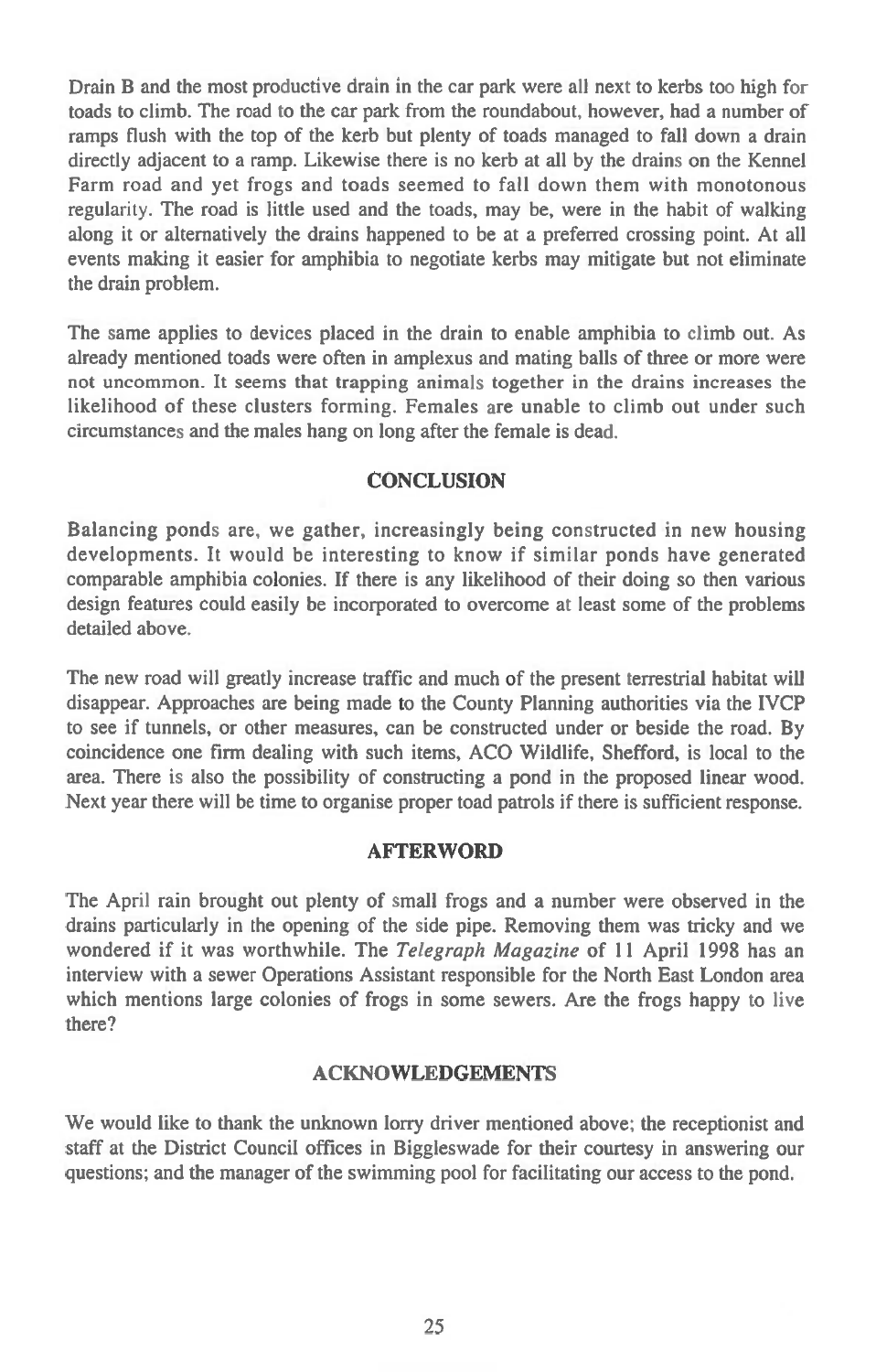| Table 1: Summary of numbers of Toads rescued from drains and roads |           |                |                |                                            |                          |                                            |                                    |                              |                              |
|--------------------------------------------------------------------|-----------|----------------|----------------|--------------------------------------------|--------------------------|--------------------------------------------|------------------------------------|------------------------------|------------------------------|
| Date                                                               | Time      | A              | D<br>B         | $\mathbf R$<br>Ken.<br>Farm                | I<br>A<br>Round<br>about | N<br>Swim<br>pool                          | S<br><b>DRAINS</b><br><b>TOTAL</b> | <b>ROADS</b><br><b>TOTAL</b> | <b>GRAND</b><br><b>TOTAL</b> |
| 10.3.98                                                            | 1530-1615 |                | 98             |                                            |                          |                                            | 98                                 |                              | 98                           |
| 11.3.98                                                            | 1215-1300 | 3              | 6              |                                            | 1                        |                                            | 10                                 |                              | 10                           |
| 12.3.98                                                            | 1500-1545 |                | 10             |                                            |                          |                                            | 10                                 |                              | 10                           |
| 13.3.98                                                            | 2130-2230 |                |                |                                            |                          |                                            |                                    | 150                          | 150                          |
| 14.3.98                                                            | 0730-0815 | 11             | 14             |                                            |                          |                                            | 25                                 |                              | 25                           |
|                                                                    | 2130-2230 |                |                |                                            |                          |                                            | 3                                  | 75                           | 78                           |
| 15.3.98                                                            | 2130-2230 | 6              | 16             | $\begin{array}{c} 3 \\ 3 \\ 2 \end{array}$ |                          |                                            | 28                                 | 66                           | 94                           |
| 16.3.98                                                            | 2245-2320 |                | 32             |                                            | $\frac{3}{1}$            |                                            | 35                                 | 48                           | 83                           |
| 17.3.98                                                            | 1000-1030 |                | 22             |                                            |                          |                                            | 22                                 | $\overline{2}$               | 24                           |
|                                                                    | 2210-2300 |                | $\overline{7}$ | 3                                          |                          |                                            | 10                                 | 50                           | 60                           |
| 18.3.98                                                            | 1030-1215 | 1              | 25             |                                            |                          |                                            | 26                                 | $\overline{4}$               | 30                           |
|                                                                    | 1845-1915 |                |                | 1                                          |                          |                                            | 3                                  | 40                           | 43                           |
|                                                                    | 2120-2220 |                | 5              | $\overline{2}$                             | $\frac{2}{3}$            |                                            | 10                                 | 30                           | 40                           |
| 19.3.98                                                            | 2000-2030 |                | 10             |                                            |                          |                                            | 11                                 | 10                           | 21                           |
| 20.3.98                                                            | 2110-2210 |                | 1              | 5                                          | $\overline{4}$           |                                            | 13                                 | 11                           | 24                           |
| 21.3.98                                                            | 2145-2230 |                | $\overline{c}$ |                                            |                          | $\begin{array}{c} 3 \\ 5 \\ 2 \end{array}$ | 7                                  | 3                            | 10                           |
| 23.2.98                                                            | 1915-1950 | $\overline{2}$ |                | 3                                          | $\overline{c}$           |                                            | 10                                 | 10                           | 20                           |
| 25.3.98                                                            | 2115-2200 |                |                |                                            |                          |                                            | $\overline{c}$                     | $\overline{2}$               | $\overline{4}$               |
| 27.3.98                                                            | 2200-2315 |                | 8              | $\mathbf{I}$                               |                          | 18                                         | 28                                 | 11                           | 39                           |
| 28.3.98                                                            | 2215-2340 |                |                | $\overline{c}$                             |                          | 23                                         | 26                                 | $\overline{7}$               | 33                           |
| 29.3.98                                                            | 2050-2140 |                |                |                                            |                          | $\,$ 8 $\,$                                | 12                                 | 13                           | 25                           |
| 30.3.98                                                            | 2145-2220 |                |                | 1                                          |                          | $\overline{9}$                             | 12                                 |                              | 18                           |
| 1.4.98                                                             | 2150-2300 |                |                | $\overline{1}$                             |                          | 12                                         | 16                                 | $65$<br>2                    | 21                           |
| 4.4.98                                                             | 2200-2245 |                |                |                                            |                          | 11                                         | 12                                 |                              | 14                           |
| 5.4.98                                                             | 2100-2140 |                |                |                                            |                          | 9                                          | 9                                  | $\bf{0}$                     | 9                            |
| 7.4.98                                                             | 2130-2225 |                |                |                                            |                          | $\overline{\mathbf{3}}$                    | 3                                  | 1                            | $\overline{4}$               |
| <b>TOTALS</b>                                                      |           | 24             | 262            | 27                                         | 25                       | 103                                        | 441                                | 546                          | 987                          |

|               |           |   | D           | R<br>Ken.      | A<br>Round   | N<br>Swim | S<br><b>DRAINS</b> | <b>ROADS</b>   | <b>GRAND</b>                                 |
|---------------|-----------|---|-------------|----------------|--------------|-----------|--------------------|----------------|----------------------------------------------|
| Date          | Time      | A | В           | Farm           | about        | pool      | <b>TOTAL</b>       | <b>TOTAL</b>   | <b>TOTAL</b>                                 |
| 10.3.98       | 1530-1615 |   | 9           |                |              |           | 9                  |                | 9                                            |
| 14.3.98       | 0730-0815 |   |             |                |              |           | $\overline{2}$     |                |                                              |
|               | 2130-2230 |   |             |                |              |           |                    |                | $\frac{2}{4}$                                |
| 15.3.98       | 2130-2230 |   |             |                |              |           |                    |                |                                              |
| 16.3.98       | 2245-2320 |   |             |                |              |           |                    |                |                                              |
| 17.3.98       | 1000-1030 |   |             |                |              |           |                    |                |                                              |
|               | 2210-2300 |   |             |                |              |           |                    | 3              | 5                                            |
| 18.3.98       | 2120-2220 |   |             |                |              |           |                    |                |                                              |
| 21.3.98       | 2145-2230 |   |             |                |              |           |                    |                |                                              |
| 27.3.98       | 2200-2315 |   |             |                |              |           | $\overline{2}$     |                | $\begin{array}{c}\n2 \\ 2 \\ 8\n\end{array}$ |
| 28.3.98       | 2215-2340 |   |             |                | 2            | 4         |                    | $\overline{2}$ |                                              |
| 29.3.98       | 2050-2140 |   |             |                |              |           |                    |                |                                              |
| 30.3.98       | 2145-2220 |   |             |                |              |           |                    |                | $\overline{\mathbf{c}}$                      |
| 1.4.98        | 2150-2300 |   |             |                |              | 2<br>5    |                    |                | 6                                            |
| 4.4.98        | 2200-2245 |   |             |                | 2            |           |                    |                | 6                                            |
| 5.4.98        | 2100-2140 |   |             |                |              |           |                    |                |                                              |
| 7.4.98        | 2130-2225 |   |             |                |              |           | 5                  |                |                                              |
| <b>TOTALS</b> |           |   | $ 9\rangle$ | $\overline{2}$ | $\mathbb{Z}$ | 22        | $-18$              | 10             | 587                                          |